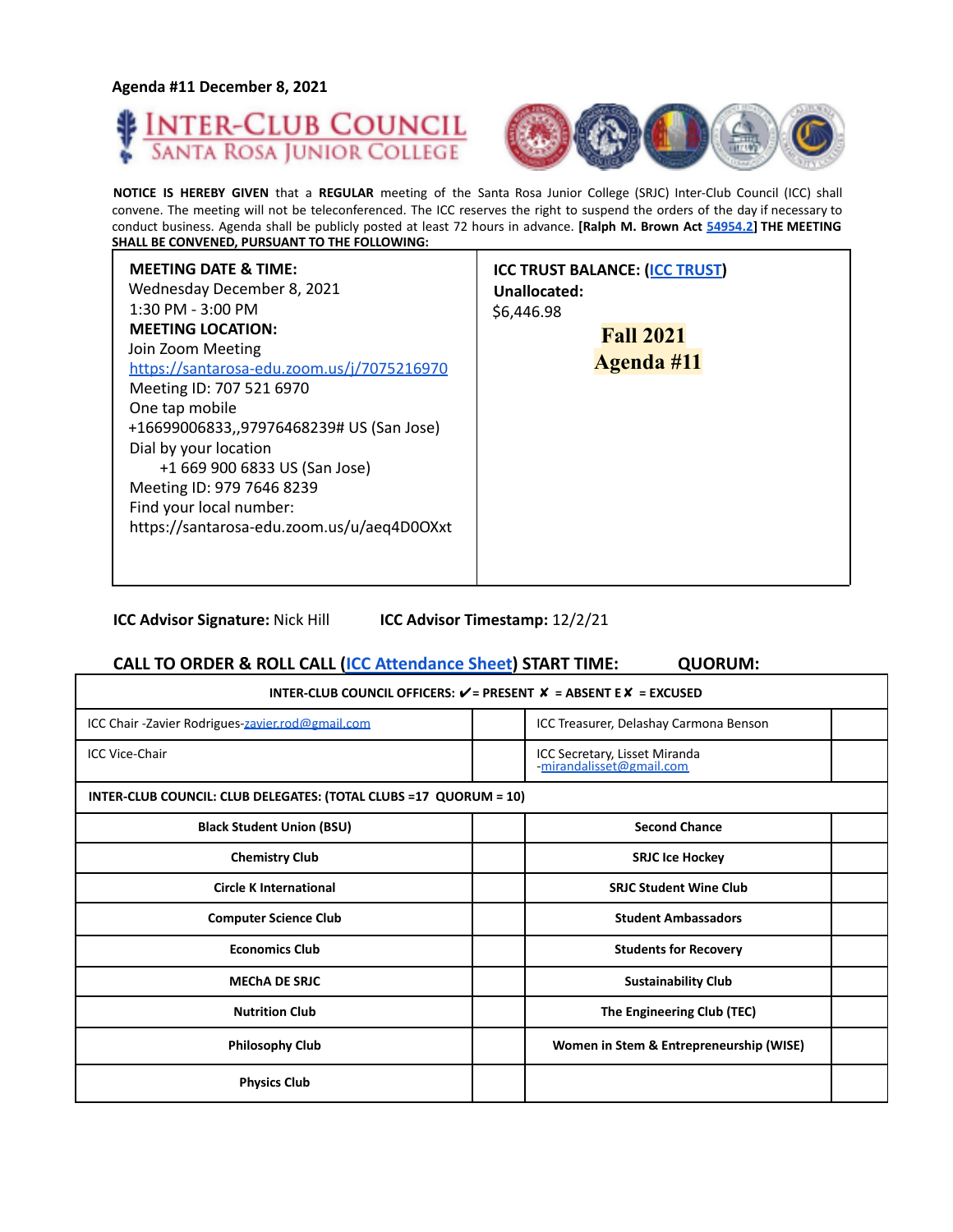| AD HOC CLUBS: NO DELEGATES: (TOTAL AD HOC CLUBS = 4 DOES NOT AFFECT QUORUM) |                                                      |  |
|-----------------------------------------------------------------------------|------------------------------------------------------|--|
| <b>Biology Club</b>                                                         | <b>Student Nurses Association (SNA)</b>              |  |
| <b>Intervarsity Club</b>                                                    | <b>Students For Socialism &amp; Liberation (SSL)</b> |  |
|                                                                             |                                                      |  |
|                                                                             |                                                      |  |

#### **1. APPROVAL OF:** *The Inter-Club Council (ICC) shall review the current Agenda and the documented record of the previous meeting (known as 'Minutes') - making corrections as needed. Any changes to the Agenda will be noted in this section.*

**1.1.** CURRENT MEETING AGENDA:

**MOTION: SECOND: OUTCOME: LEAD: Zavier Rodrigues**

**1.2. PAST MEETING MINUTES: E ICC Minutes #10 [November](https://docs.google.com/document/d/1EseXWCOhj0l2EFobdVYKuLsU0NIgVWho1VgMmfx2BIo/edit?usp=sharing) 17, 2021 MOTION: SECOND: OUTCOME: LEAD: Zavier Rodrigues**

**2. PUBLIC COMMENTS (3 minutes per speaker, 15 minutes per topic)** Link to a timer *Members of the* Public may address the ICC. Those who wish to speak are asked to, but are not required to, provide the ICC *Secretary with their name and contact information to be noted in the minutes. Clarifying questions and comments may be entertained. The ICC may restrict Public Comment to only speakers who wish to comment on items on the Agenda. [Ralph M. Brown Act (California Government Code §54950-54963, specifically §54954.3]*

## **3. CLUB ACTIVATION & ICC MEMBERSHIP (APPOINTMENTS / REMOVALS / CORRECTIONS)**

The ICC is tasked with the responsibility to determine which district organizations are and are not clubs. At this time, the ICC may choose to 1. Recognize and Activate new clubs to the College, adding to the ICC *Membership 2. Inactivate Clubs from the College, removing from the ICC Membership 3. Appoint or* Remove ICC Executive Officers 4. Make Corrections to Club Names 5. Merge Clubs, or 6. Change the Type of *Club.*

#### **3.1.** APPROVAL OF THE ABOVE CLUB ACTIVATION & ICC MEMBERSHIP CHANGES: **MOTION: SECOND: OUTCOME: LEAD: Zavier Rodrigues**

| <b>Name of Club seeking Activation</b> | <b>Name of Club Delegate (ICC Member)</b> |
|----------------------------------------|-------------------------------------------|
| <b>Cheerleading Club</b>               | <b>Maggie</b>                             |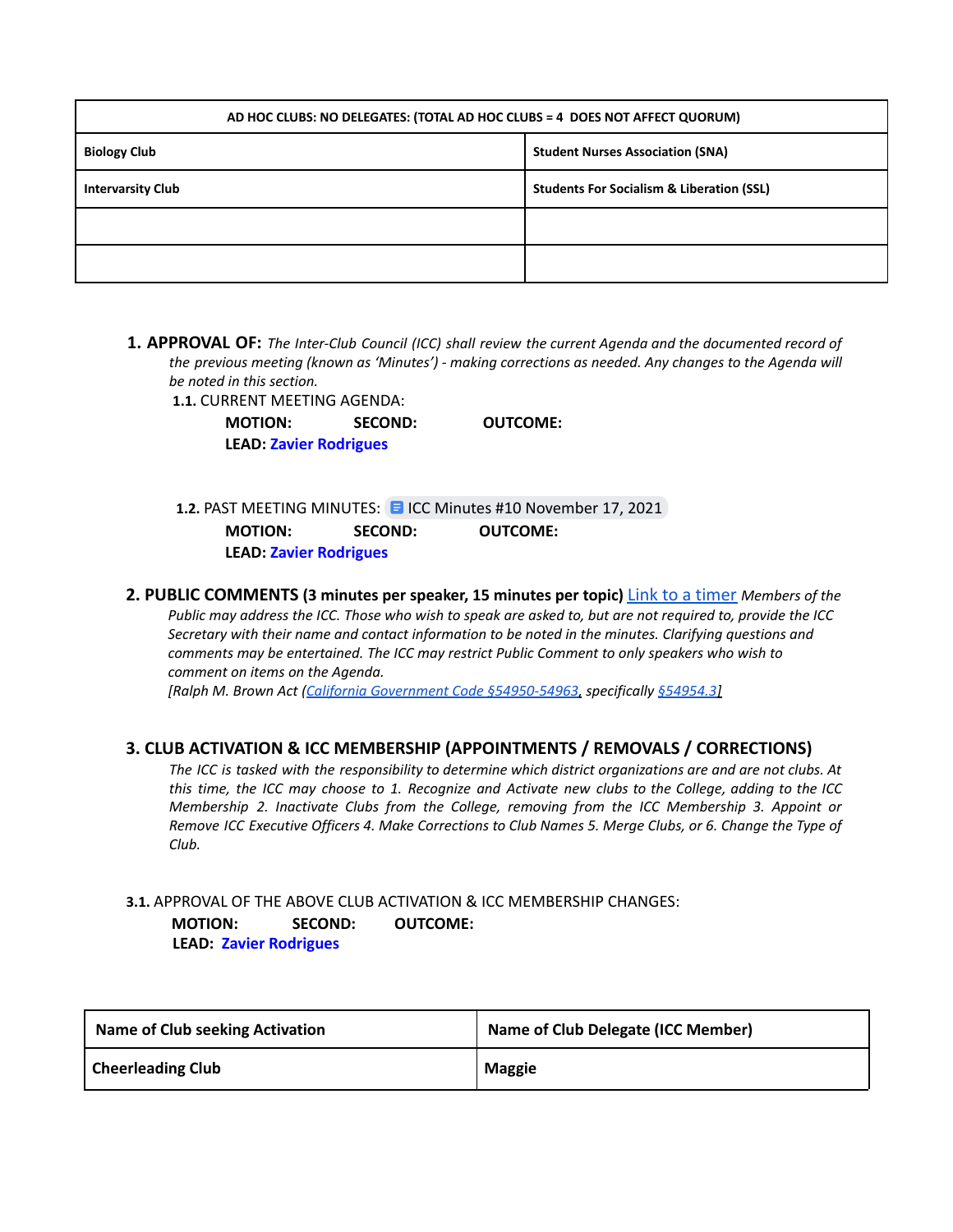| <b>Change Club Type</b>                        |                     |  |
|------------------------------------------------|---------------------|--|
|                                                |                     |  |
| <b>Club Removals</b>                           |                     |  |
|                                                |                     |  |
| Name of Current Club seeking Renaming of Club: | The Club's New Name |  |
|                                                |                     |  |

## **4. New Business**

- **4.1. A Motion may come forward to approve \$241.00 for the WISE Club [FORM](https://studentlife.santarosa.edu/sites/studentlife.santarosa.edu/files/documents/ICC%20Grant%20App%20-%20OUTSIDE%20ORGS_1.pdf) MOTION: SECOND: OUTCOME: LEAD: Zavier Rodrigues**
- **4.2. A Motion may come forward to approve \$139.65 for the Physics Club [FORM](https://studentlife.santarosa.edu/sites/studentlife.santarosa.edu/files/documents/ICC%20Grant%20Application%20Physics%20Club%20Exploritorium%20%281%29.pdf) MOTION: SECOND: OUTCOME: LEAD: Zavier Rodrigues**
- **4.3. A Motion may come forward to approve \$112.37 for the Physics Club [FORM](https://studentlife.santarosa.edu/sites/studentlife.santarosa.edu/files/documents/ICC%20Grant%20Application%20Physics%20Club%20Reimbursment_0.pdf) MOTION: SECOND: OUTCOME: LEAD: Zavier Rodrigues**
- 4.4. A Motion may come forward to approve \$450 for The ICC Executive Committee to purchase toys for **The toy drive [FORM](https://studentlife.santarosa.edu/sites/studentlife.santarosa.edu/files/documents/ICC%20Funds%20Request-Toy%20Drive.pdf) MOTION: SECOND: OUTCOME: LEAD: Zavier Rodrigues**

## **5. REPORTS and Announcements**

*A section for reporting out petenent informational discussion, usually used to help club members have more details before voting on new business items in the next meeting's agenda. Also used*